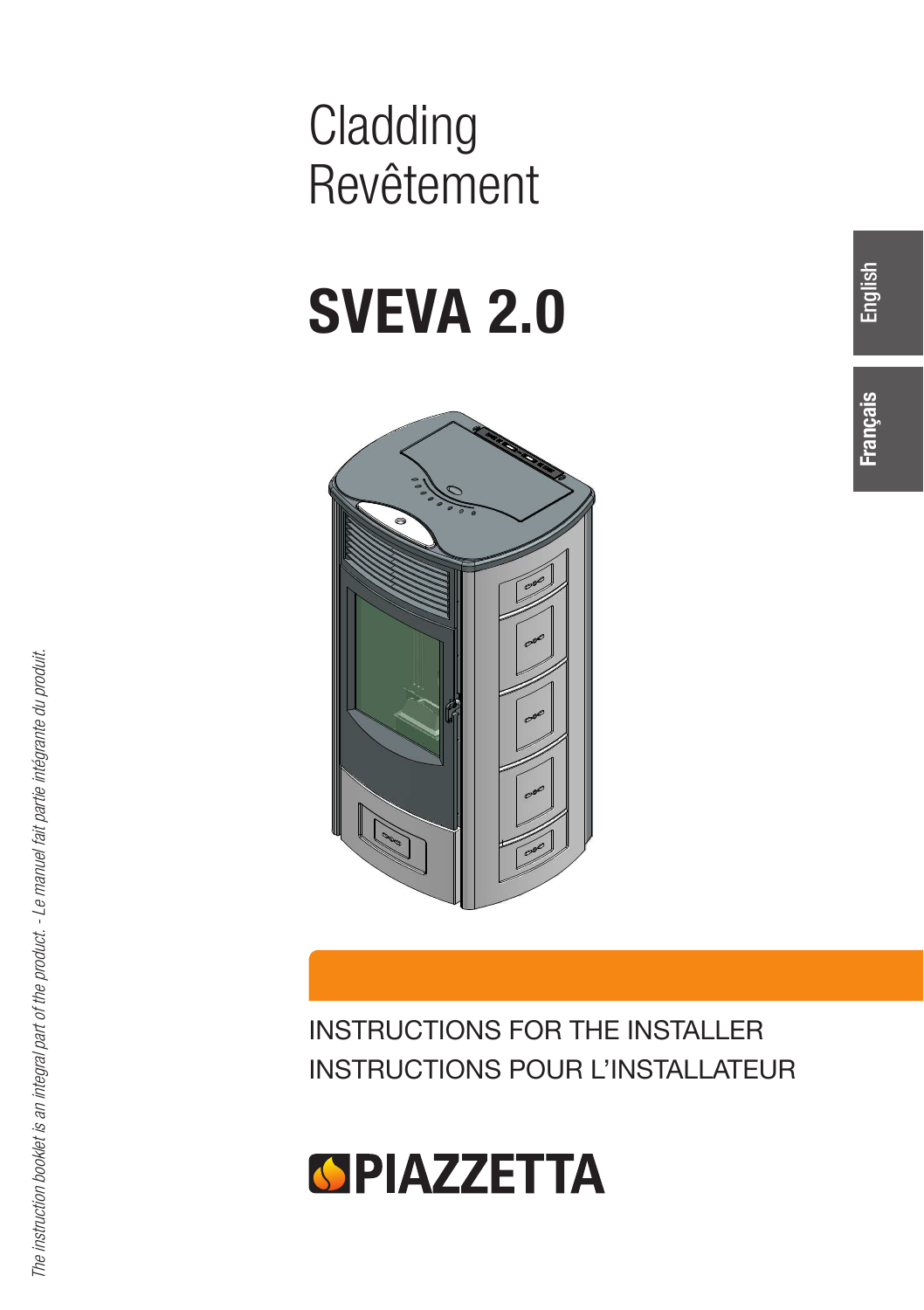Thank you for having chosen one of our products, which is the result of years of experience and continuous research aimed at making a superior product in terms of safety, reliability and performance. This booklet contains information and advice for safe and efficient use of your product.

DT2010001-01

DT2010002-02

English

### IMPORTANT INSTRUCTIONS

- Pursuant to current regulations regarding the safety of electrical appliances, a Superior After-Sales Service Centre or qualified persons must be called in for installing the cladding.
- This booklet has been prepared by the manufacturer and must always accompany the product. The information it contains is for the buyer and all those persons who are concerned with installing, using and maintaining the product.
- Carefully read the instructions and the technical information contained in this booklet before installing or using the product or carrying out any work on it.
- Meticulous design and risk analysis by the factory have resulted in the manufacture of a safe product. It is, however, strongly recommended that when carrying out any operation on the product you scrupulously comply with the instructions given in the following booklet and keep it in a handy place for reference.
- Check that the floor where the product will be installed is perfectly level.
- Take great care in handling the ceramic parts.
- When handling the steel parts of the cladding or the ceramic parts it is advisable to wear clean cotton gloves to avoid leaving fingerprints that are difficult to remove at first time of cleaning.
- The cladding must be assembled by two persons.
- To compensate for any errors in levelness and unevennes, adhesive fibreglass tape is provided with the product.

### Manufacturer's note:

The stove has semi-refractory majolica cladding (not to be confused with other materials such as porcelain).

"Crazing", "dimples" or "blisters" on the glazed surface are aesthetic features of the material and in no way affect the functionality and durability of the product.

The ceramic cladding is the result of exclusive craftsmanship; each ceramic piece is unique and any discrepancy in fit or alignment is due to much of the product being hand made.

See the guarantee certificate enclosed with the product for the terms, limitations and exclusions. In line with its policy of constant product improvement and renewal, the manufacturer may make changes without notice. No part of this document may be disclosed to third parties without the written permission. All rights reserved.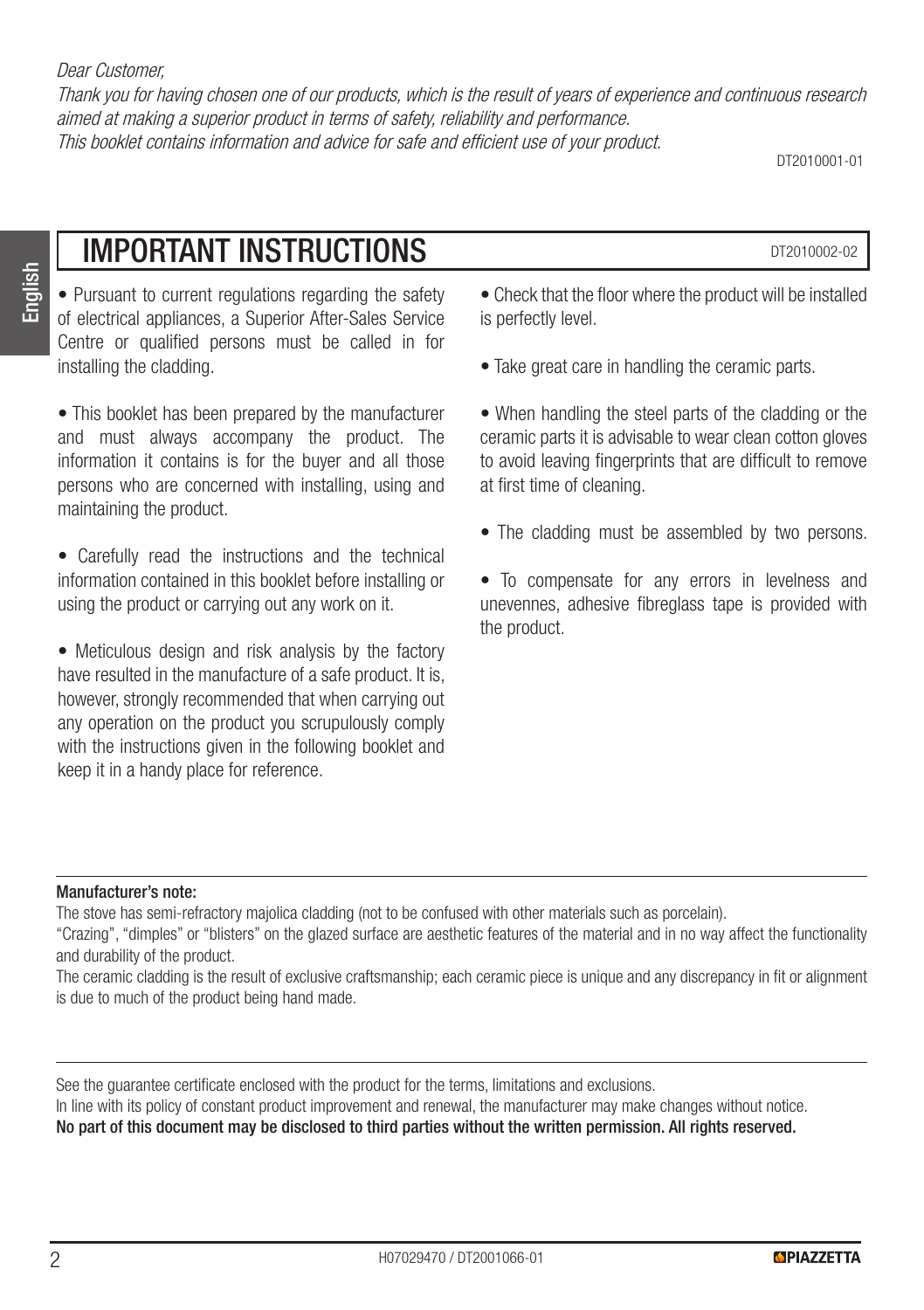# **CONTENTS**

English

| Sec. | Title                         | Page |
|------|-------------------------------|------|
| 1.0  | Dimensional diagrams          |      |
| 2.0  | Exploded view                 | h.   |
| 3.0  | Preparations for installation | 5    |
| 4.0  | Installation                  | հ    |

This booklet code H07029470 / DT2001066 rev. 01 - (12/2018) comprises 16 pages.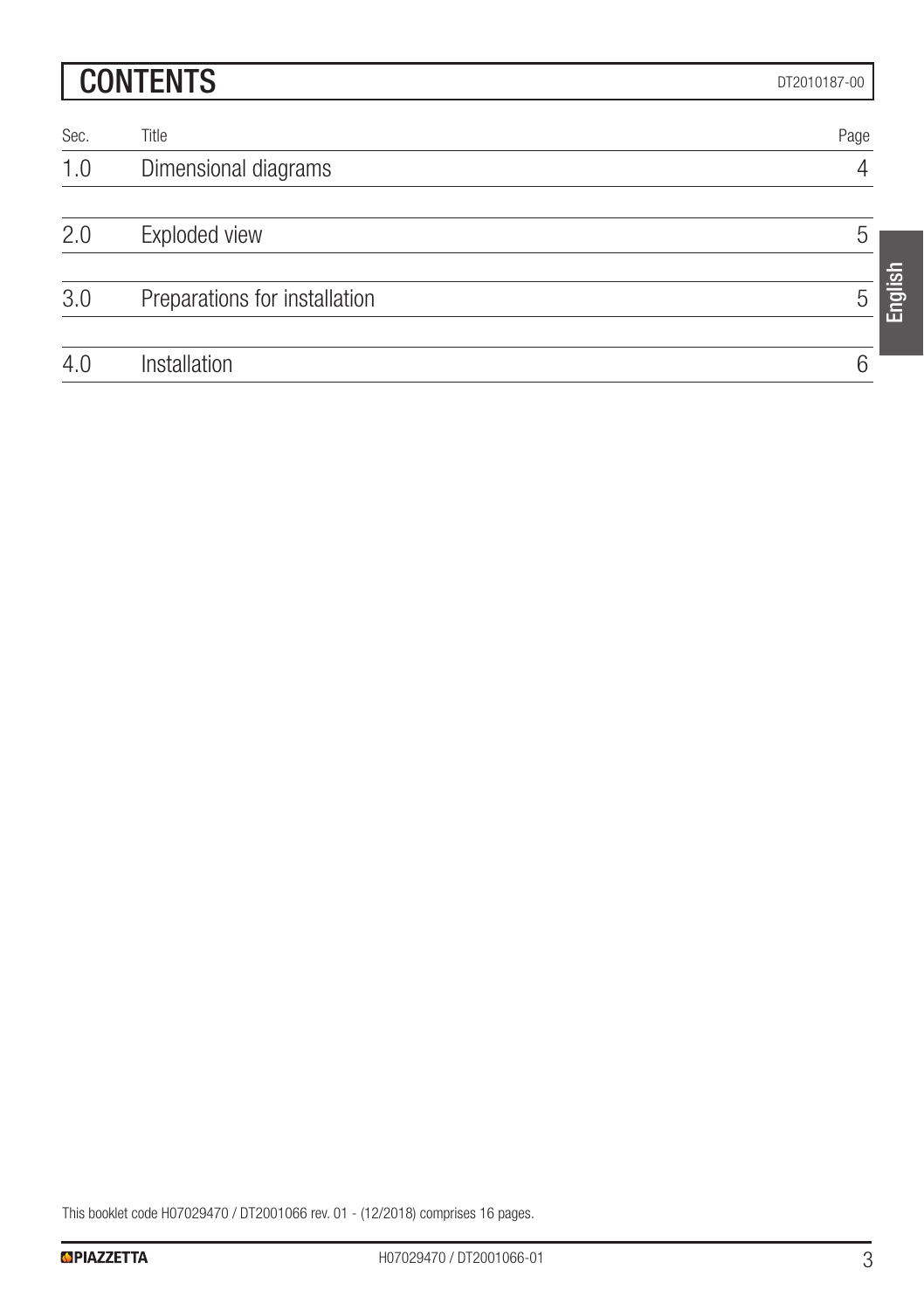# **1.0 DIMENSIONS** DT2011879-00

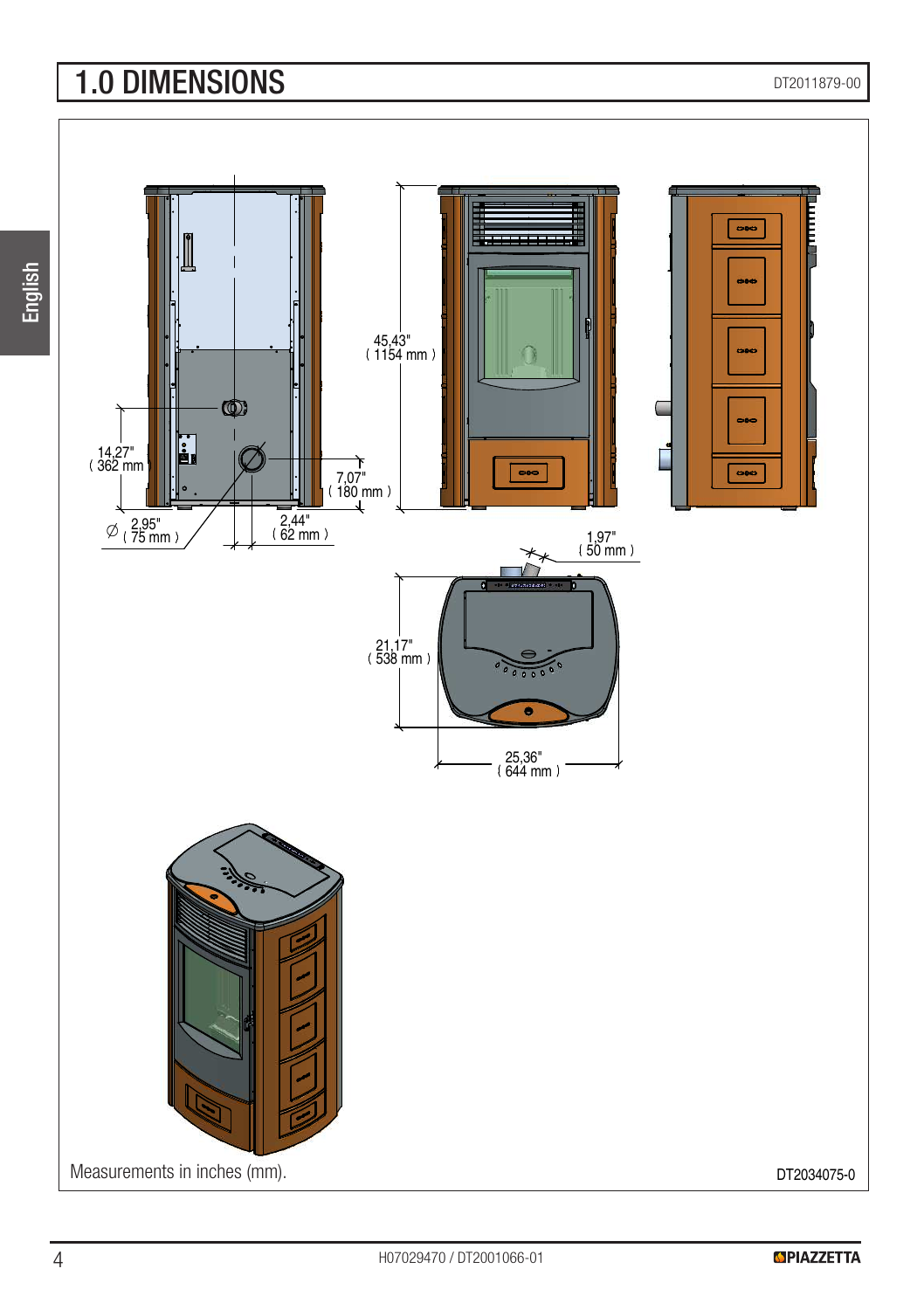## 2.0 EXPLODED VIEWS

| If carrying out installation for the first time, we advise that |  |  |  |  |
|-----------------------------------------------------------------|--|--|--|--|
| you complete the installation without permanently fixing        |  |  |  |  |
| the parts in order to check the complete feasibility of the     |  |  |  |  |
| operation. Once this has been checked satisfactorily,           |  |  |  |  |
| dismantle then reassemble everything scrupulously               |  |  |  |  |
| following the instructions in this installation booklet.        |  |  |  |  |
|                                                                 |  |  |  |  |



DT2010108-03

| No. Description | 0tv | No. Description | 0tv |
|-----------------|-----|-----------------|-----|
|                 |     |                 |     |
|                 |     |                 |     |
|                 |     |                 |     |

# 3.0 PREPARATION FOR INSTALLATION

2 3

- Unpack the cladding with all its relevant parts.

Before proceeding with installation ensure that you have the correct tools to assemble the product.

- Unpack the stove with all its relevant parts.

instruction booklet.

When locating the stove, comply with the distances and positions of the flue as advised in the enclosed We advise that unpacking and installation be



 $(5)(2)(4)$ 

 $4)(1$ 

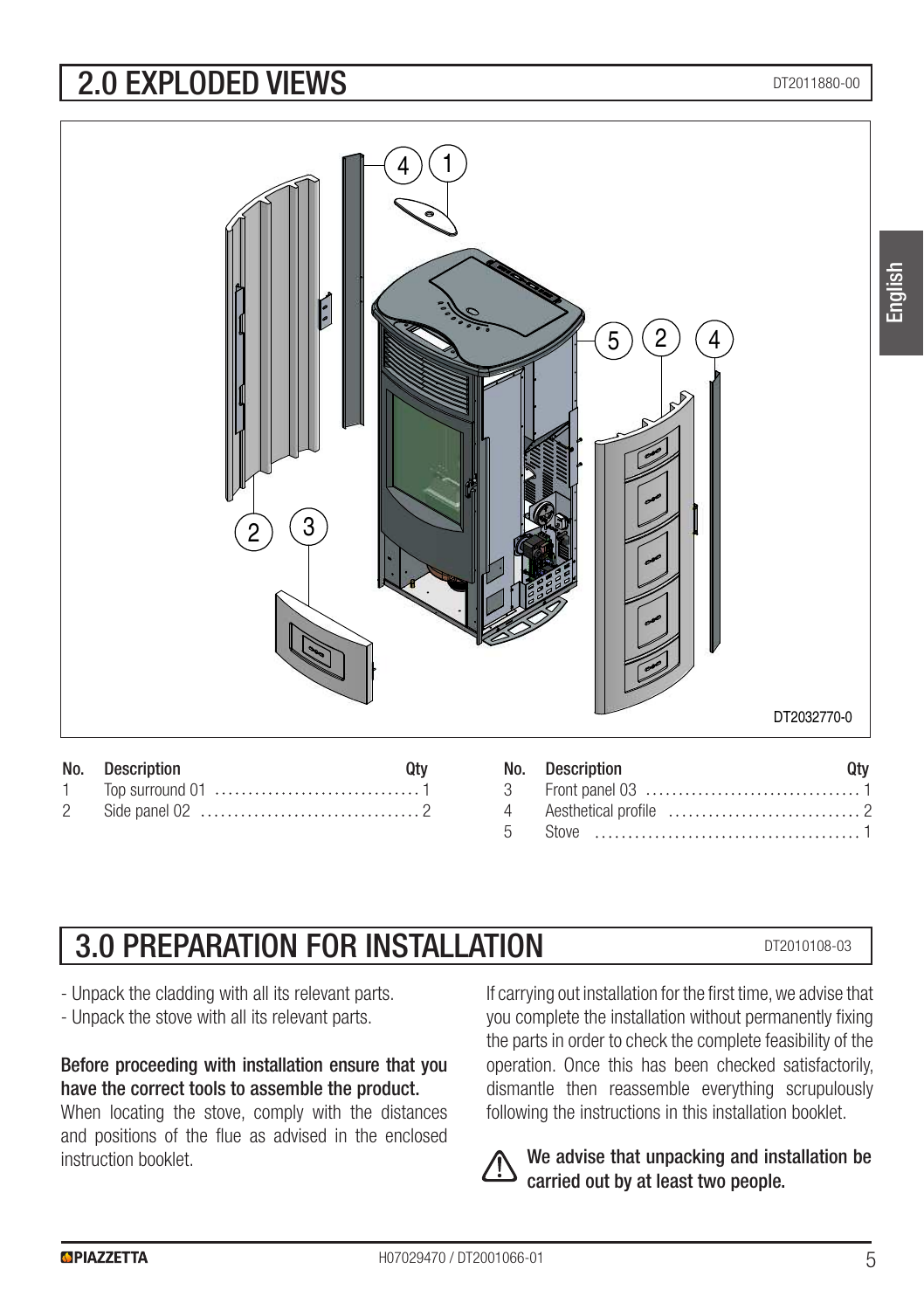# 4.0 INSTALLATION

Fit the front panel [3] on the stove by inserting the two threaded pins [P] through the relative holes in the side profiles and securing with the nuts [B] and washers [A] provided in the kit. (Fig. 1)



Offer up the side panel [2] to the stove and insert the bracket [C] at the front of the panel into the guide [D] in the front profile. (Fig. 2-3)

Take care during the fitting not to scratch the enamel and not to knock or damage the electrical wiring or the electronic board of the stove.

Check that the side panel is level and fits properly; if necessary shim with the fibreglass provided in the kit to ensure that it is level and there is contact between the parts.





English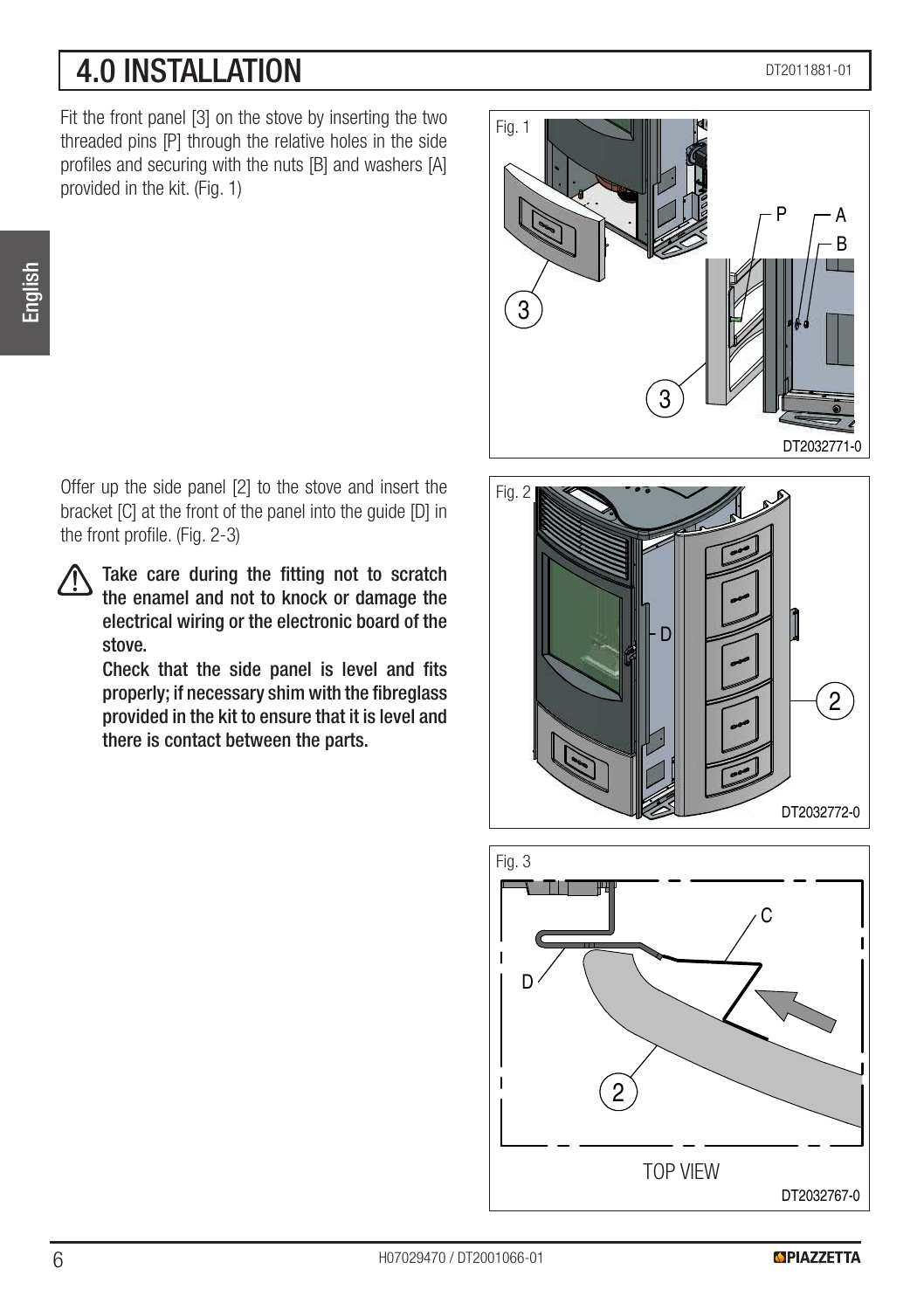Fasten the side panel [2] to the stove with the rear bracket [F] using the screw [E] and washer [A] provided in the kit. (Fig. 4)

Now install the other side panel, repeating the above steps in the same order.



Tighten the screws [E] until the trim [4] is resting against the side panel [2]; do not overtighten otherwise the majolica enamel could be damaged.





Fit the top plate [1] after ensuring that the humidifier (optional) is properly inserted into the relative space (see par. "HUMIDIFIER" in the booklet giving instructions for INSTALLATION, USE AND MAINTENANCE). (Fig. 6)

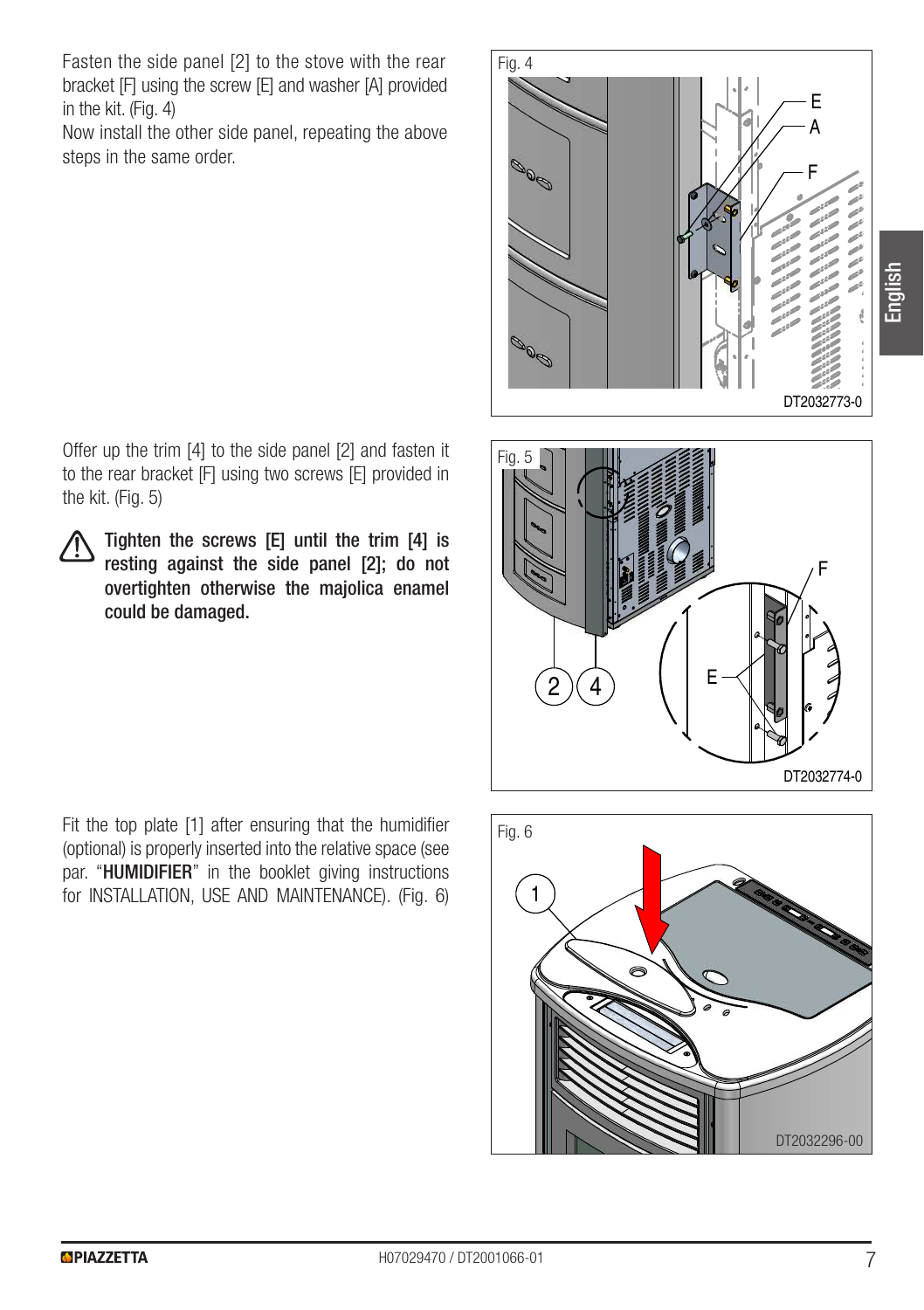#### Cher Client,

Nous vous remercions d'avoir choisi l'un de nos produits. Cet appareil est le fruit d'une longue expérience et d'une recherche continue, afin d'améliorer sans cesse la sécurité, la fiabilité et les performances de nos produits. Dans ce manuel, vous trouverez toutes les informations et les conseils utiles pour pouvoir utiliser votre produit en toute sécurité et avec la meilleure efficacité.

DT2010001-01

DT2010002-02

### INDICATIONS IMPORTANTES

• Conformément aux normes en vigueur en matière de sécurité des appareils électriques, pour le montage du revêtement, il est impératif de s'adresser à un Centre d'Assistance Technique de Superior ou à des professionnels qualifiés.

• Le présent manuel a été rédigé par le Fabricant, et fait partie intégrante du produit. Les informations qu'il contient sont destinées à l'acheteur et à toutes les personnes qui, à différents titres, installent, utilisent et entretiennent l'appareil.

• Lisez attentivement les instructions et les informations techniques reportées dans ce manuel avant d'installer et d'utiliser l'appareil et avant une quelconque intervention sur celui-ci.

• La conception exemplaire et l'analyse des risques effectuées par le constructeur ont permis de réaliser un produit extrêmement sûr; toutefois, avant d'engager une quelconque opération, il est recommandé d'observer scrupuleusement les instructions reportées dans le présent manuel; celui-ci doit toujours être à disposition pour pouvoir le consulter en cas de besoin.

• Contrôlez la planéité du sol sur lequel vous installez le poêle.

• Faites très attention quand vous manipulez les pièces en céramique.

• Nous vous conseillons de porter des gants en coton propres pendant que vous manipulez les parties en acier du revêtement ou les parties en céramique, afin de ne pas laisser d'empreintes difficiles à nettoyer.

• Le montage du revêtement doit être effectué par deux personnes.

• Pour parer aux éventuels problèmes de planéité et d'irrégularité, utilisez le ruban en fibre de verre adhésif fourni en dotation avec le produit.

#### Remarque du Fabricant:

Le revêtement du poêle est réalisé en faïence semi-réfractaire (à ne pas confondre avec d'autres matériaux comme la porcelaine). Les "craquelures", les "piqûres" ou les "bulles éclatées" présentes sur la surface émaillée sont des caractéristiques esthétiques propres à ce matériau, et ne sont absolument pas préjudiciables à la fonctionnalité et à la durabilité du produit.

Le revêtement en céramique étant issu d'un travail exclusivement artisanal, et chaque pièce en céramique étant de ce fait un exemplaire unique, quelques petites difficultés d'emboîtement ou d'alignement lors de l'installation pourraient éventuellement survenir.

Pour les termes, les limites et les exclusions, reportez-vous au certificat de garantie qui accompagne le produit.

Dans le but de poursuivre une politique de développement constant et de renouvellement du produit, le Fabricant se réserve la faculté d'apporter, sans préavis, toutes les modifications qu'il jugera utiles.

Ce document ne peut être divulgué à tiers ni totalement ni partiellement sans l'autorisation écrite. Le constructeur se réserve tous droits aux termes de la loi.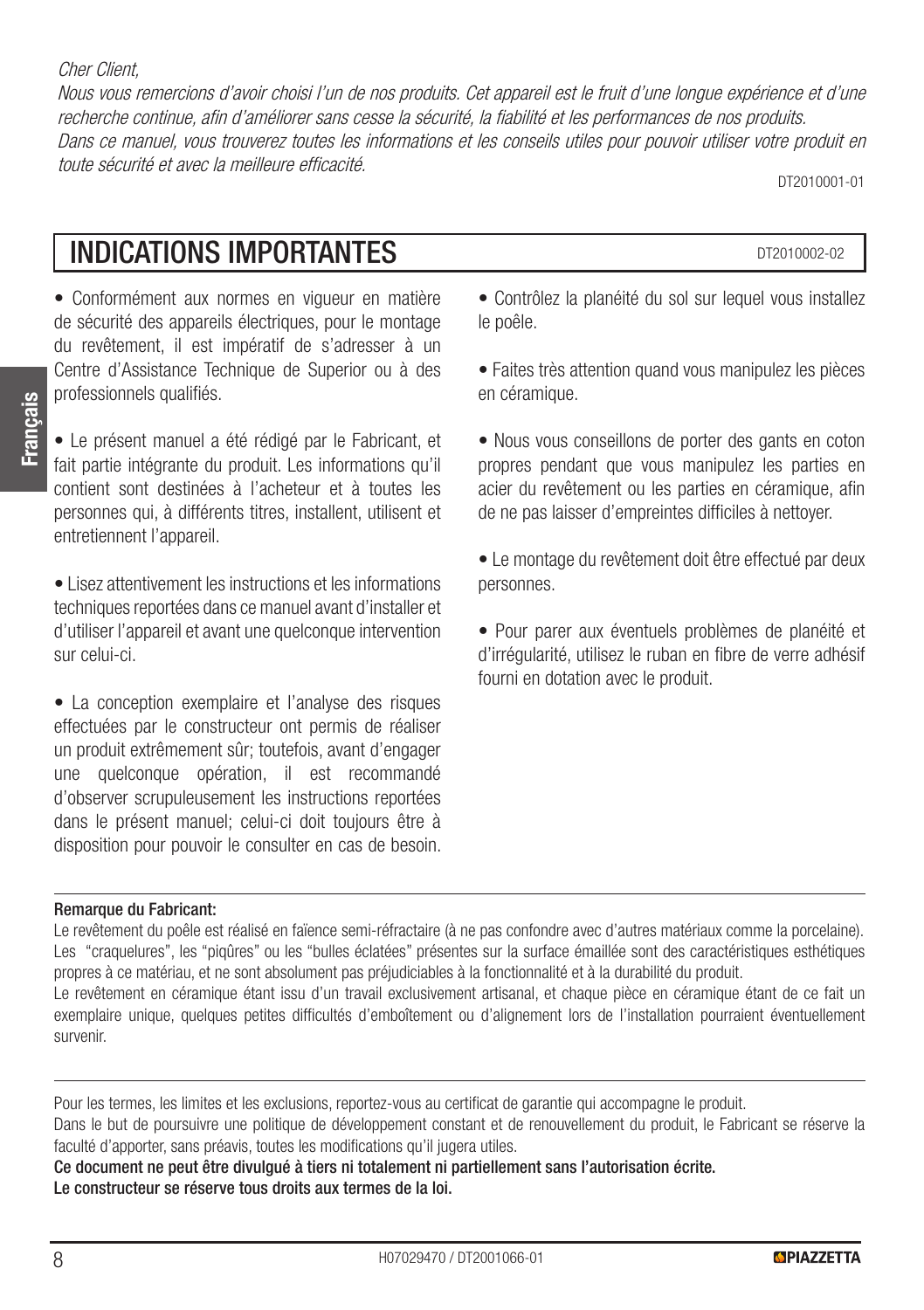| <b>TABLE DES MATIÈRES</b> |                              |      |
|---------------------------|------------------------------|------|
| Chap.                     | Titre                        | Page |
|                           |                              |      |
| 1.0                       | <b>Dimensions</b>            | 10   |
|                           |                              |      |
| 2.0                       | Vue éclatée                  | 11   |
|                           |                              |      |
| 3.0                       | Travaux avant l'installation | 11   |
|                           |                              |      |
| 4.0                       | Installation                 | 12   |
|                           |                              |      |

Ce manuel cod. H07029470 / DT2001066 rev. 01 - (12/2018) comprend 16 pages.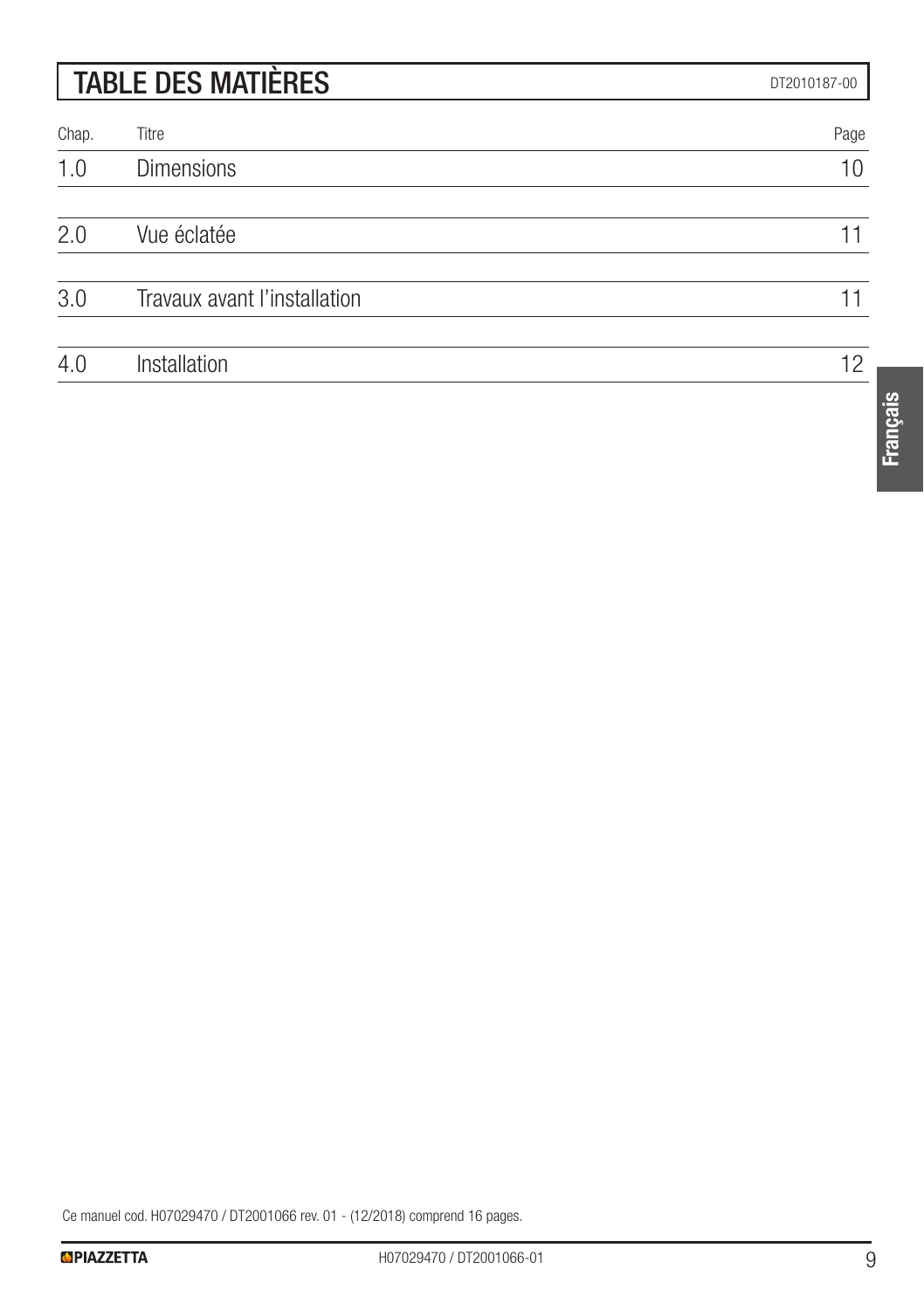# **1.0 DIMENSIONS** DT2011879-00



H07029470 / DT2001066-01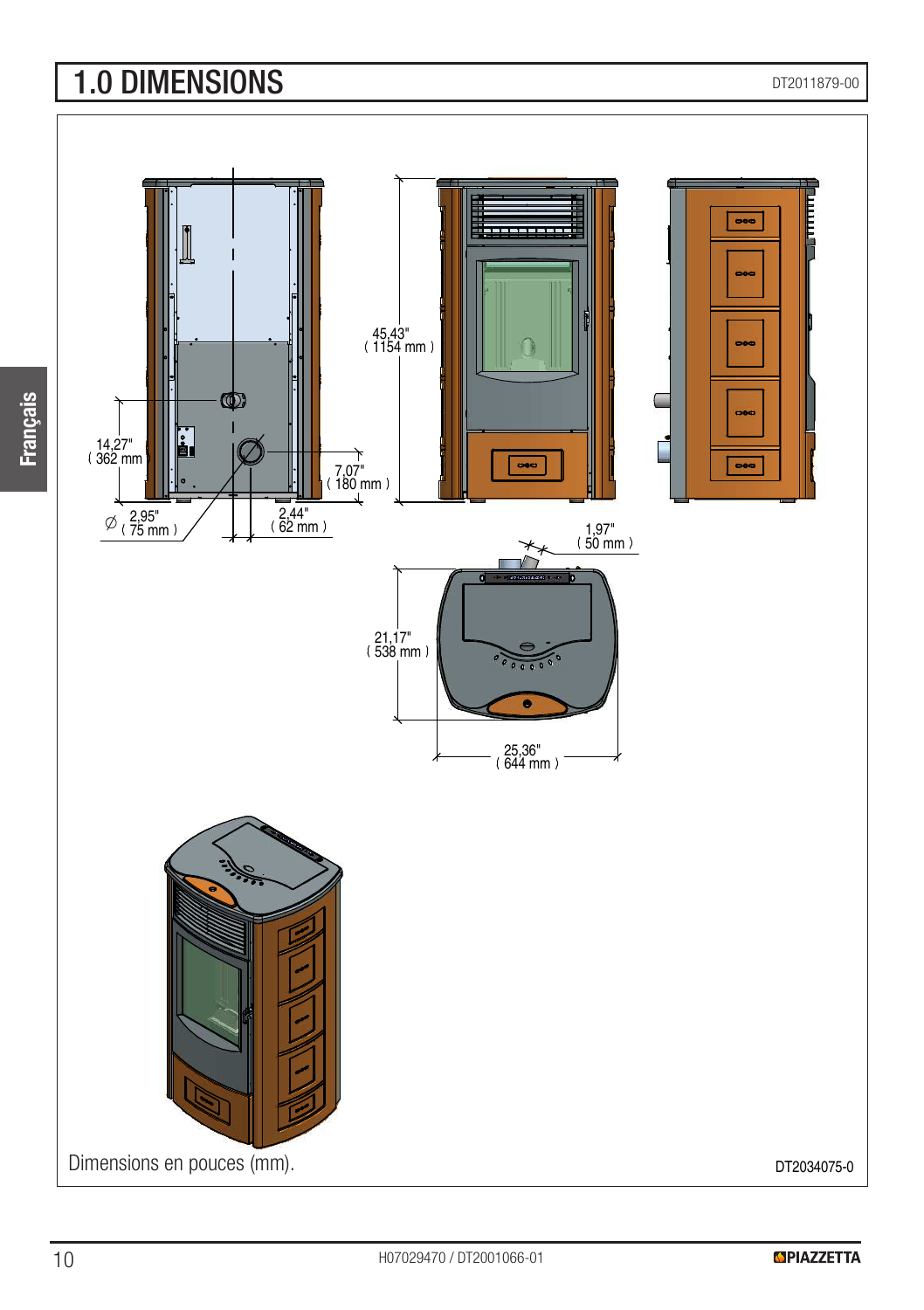## 2.0 VUE ÉCLATÉE



|   | Nr. Désignation | 0.tè |
|---|-----------------|------|
|   |                 |      |
| 2 |                 |      |

| Nr. Désianation | 0.tè |
|-----------------|------|
|                 |      |
|                 |      |
|                 |      |

### 3.0 TRAVAUX AVANT L'INSTALLATION

|  |  |  | - Déballez le revêtement avec toutes ses pièces. |  |  |  |  |
|--|--|--|--------------------------------------------------|--|--|--|--|
|--|--|--|--------------------------------------------------|--|--|--|--|

- Déballez le poêle avec toutes ses pièces.

### Avant de procéder à l'installation, prévoyez tous les outils nécessaires à l'assemblage du poêle.

Positionnez le poêle dans le respect des distances et des positions du conduit d'évacuation indiquées dans le manuel annexé.

Si le poêle est installé pour la première fois, il est conseillé de le monter complètement sans utiliser de colle pour vérifier si tout correspond. Une fois que vous l'avez monté, démontez-le et remontez-le une autre fois en suivant scrupuleusement les instructions du présent manuel.



### Nous conseillons de faire effectuer le déballage et l'installation par au moins deux personnes.

DT2010108-03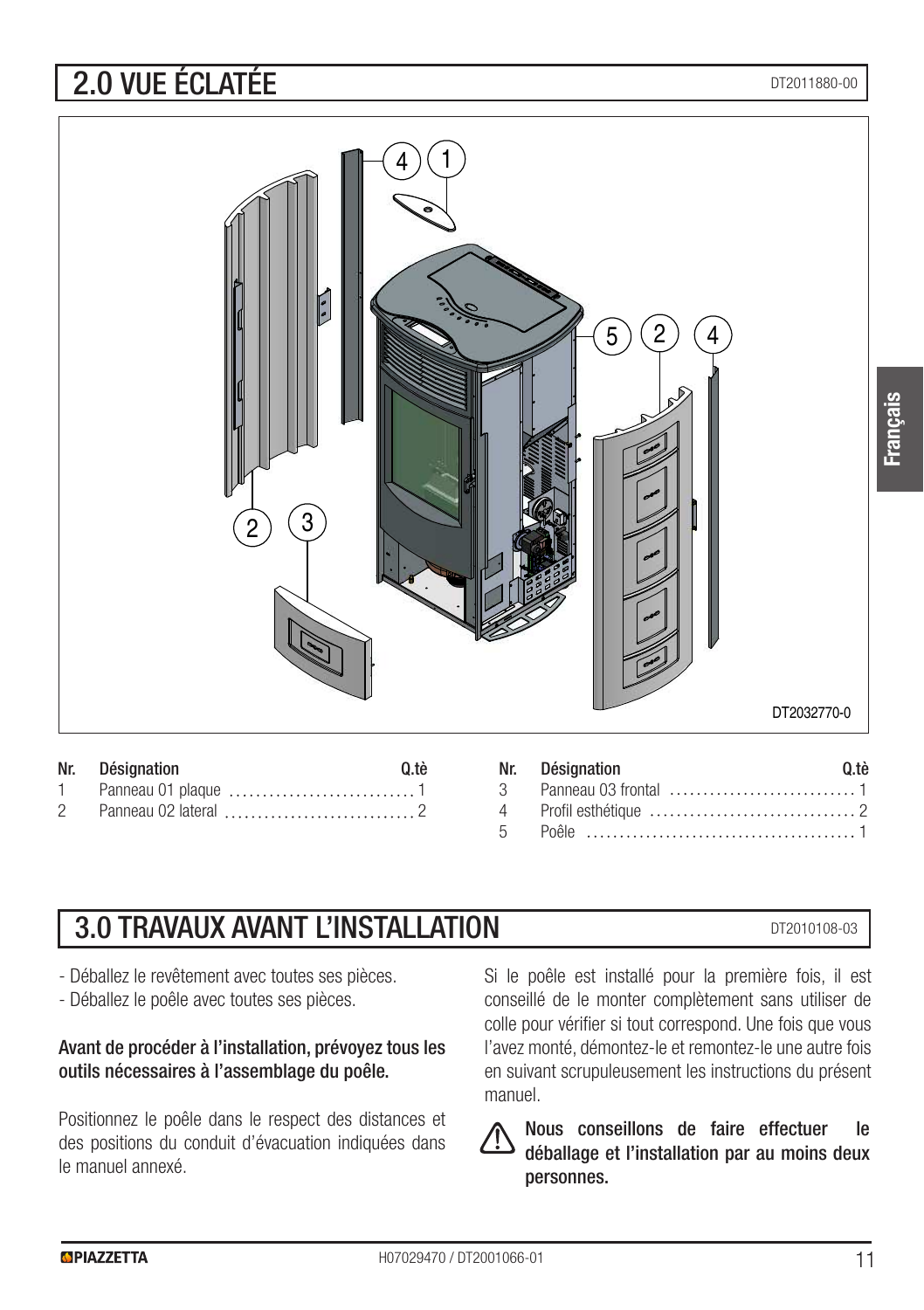# **4.0 INSTALLATION** DT2011881-01

Montez le panneau frontal [3] en engageant les deux goujons filetés [P] dans les relatifs trous prévus sur les profilés latéraux et bloquez-le au moyen des écrous [B] et des rondelles [A] fournis en dotation (Fig. 1).







Appliquez le panneau latéral [2] sur le poêle en glissant l'étrier antérieur [C] du panneau sur l'élément de guidage [D] ménagé sur le profilé frontal (Fig. 2-3).

Pendant ces opérations, veillez à ne pas rayer l'émail et à ne pas heurter ou endommager les fils électriques et la carte électronique du poêle. Assurez-vous de la planéité du panneau latéral et, s'il en est besoin, ajustez sa position en faisant un calage aux zones de contact en utilisant le ruban de fibre de verre fourni en dotation.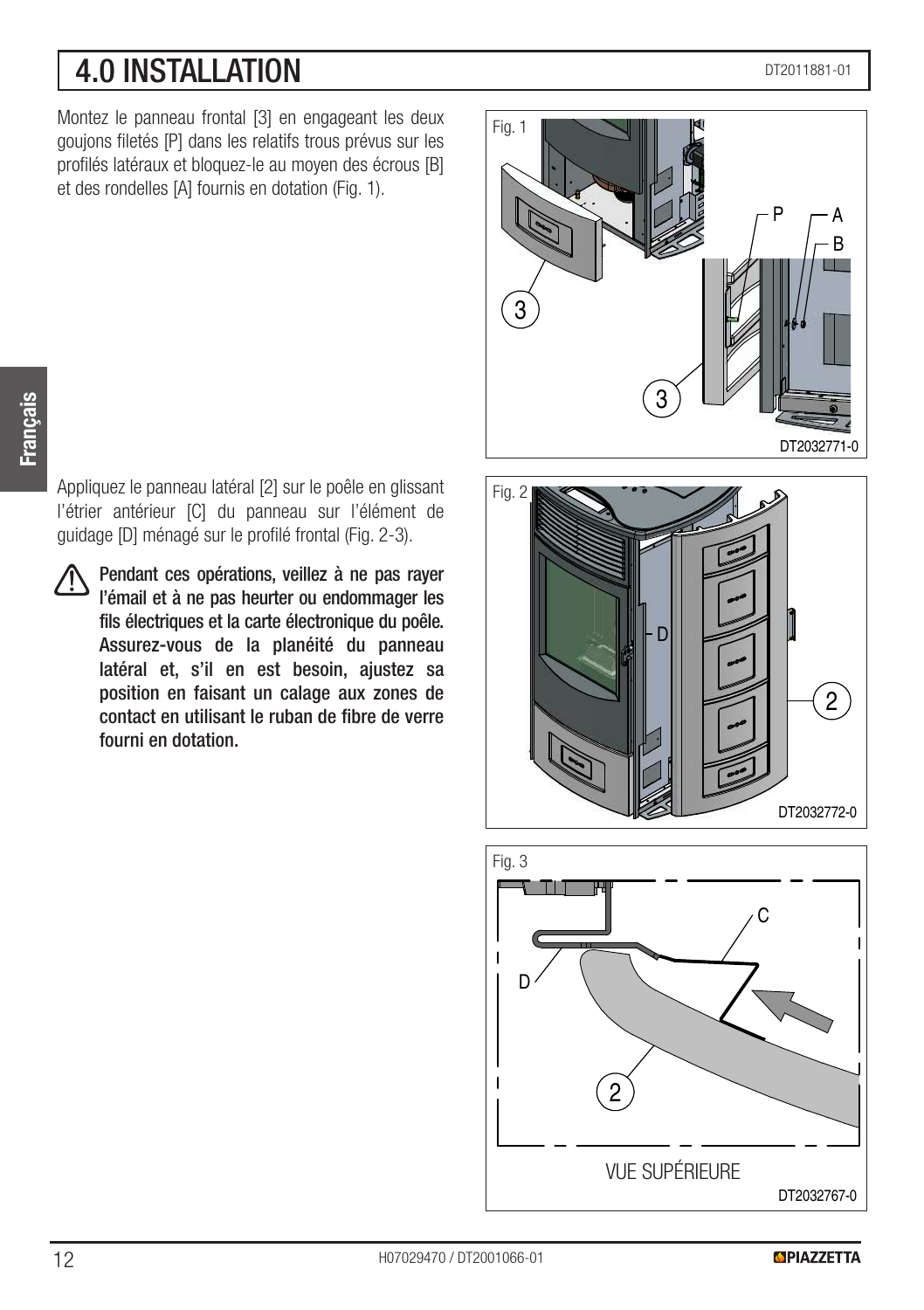Fixez le panneau latéral [2] au poêle avec l'étrier postérieur [F] en utilisant la vis [E] et la rondelle [A] fournies en dotation (Fig. 4).

Ensuite, montez l'autre panneau latéral en procédant de la même façon.

Montez le profilé de finition [4] sur le panneau latéral [2] en le fixant à l'étrier postérieur [F] avec deux vis [E] fournies en dotation (Fig. 5).

Vissez les vis [E] tant que le profilé [4] n'est pas en contact avec le panneau latéral [2], sans forcer pour ne pas endommager l'émail de la faïence.





Posez le plateau supérieur [1] après avoir contrôlé que l'humidificateur (en option) soit bien à sa place (voyez par. "HUMIDIFICATEUR" dans la notice D'INSTALLATION, D'EMPLOI ET D'ENTRETIEN) (Fig. 6).

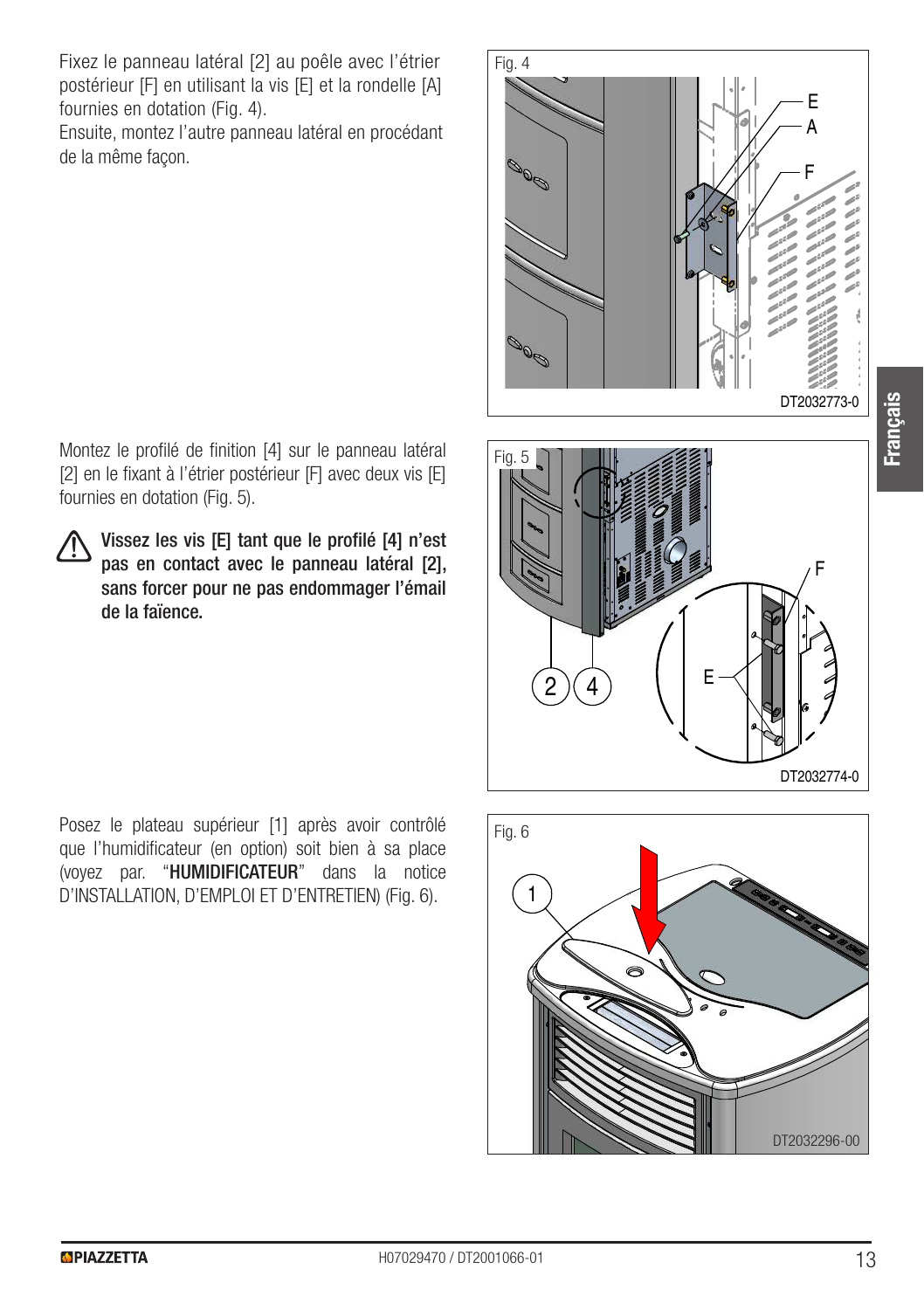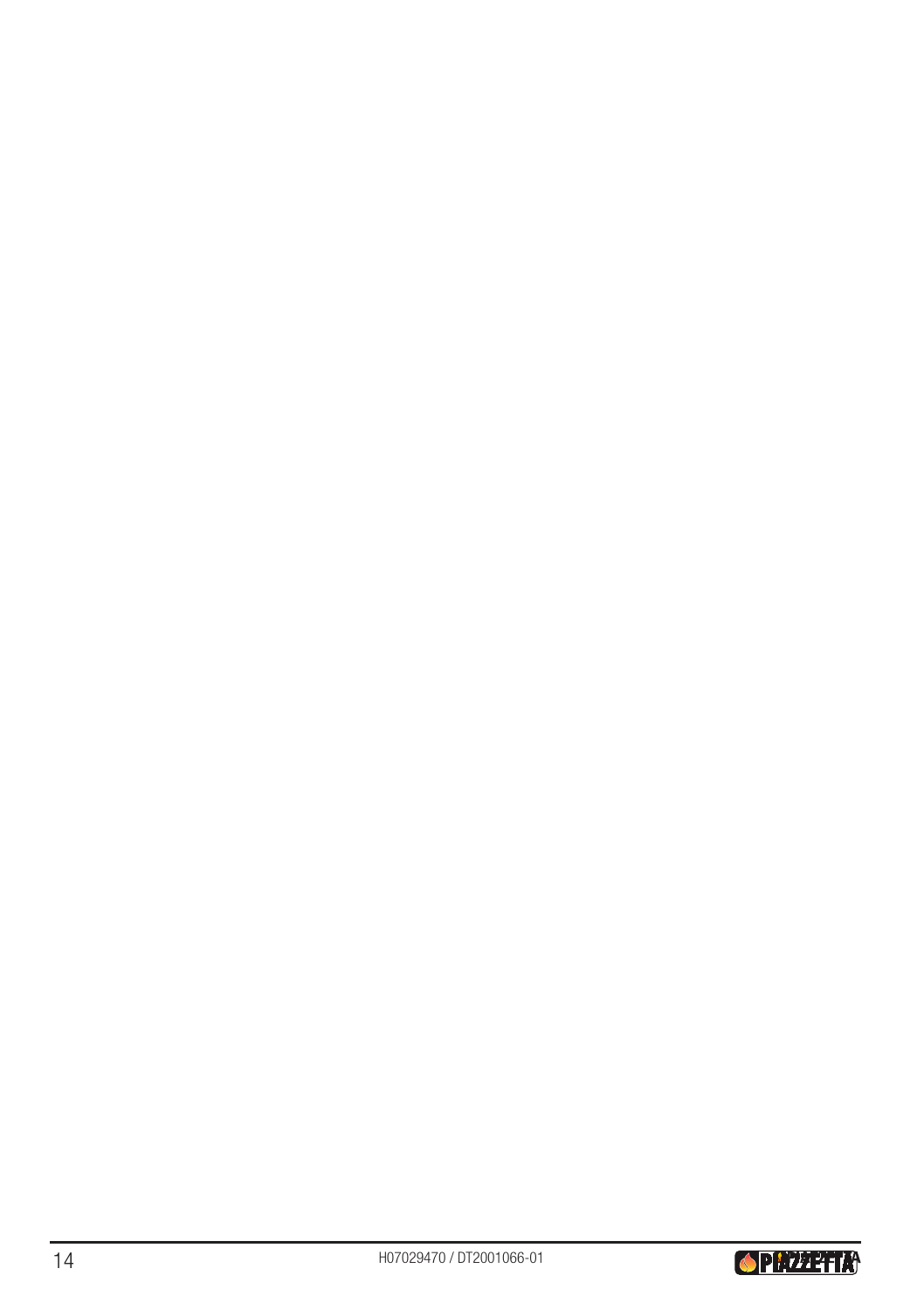